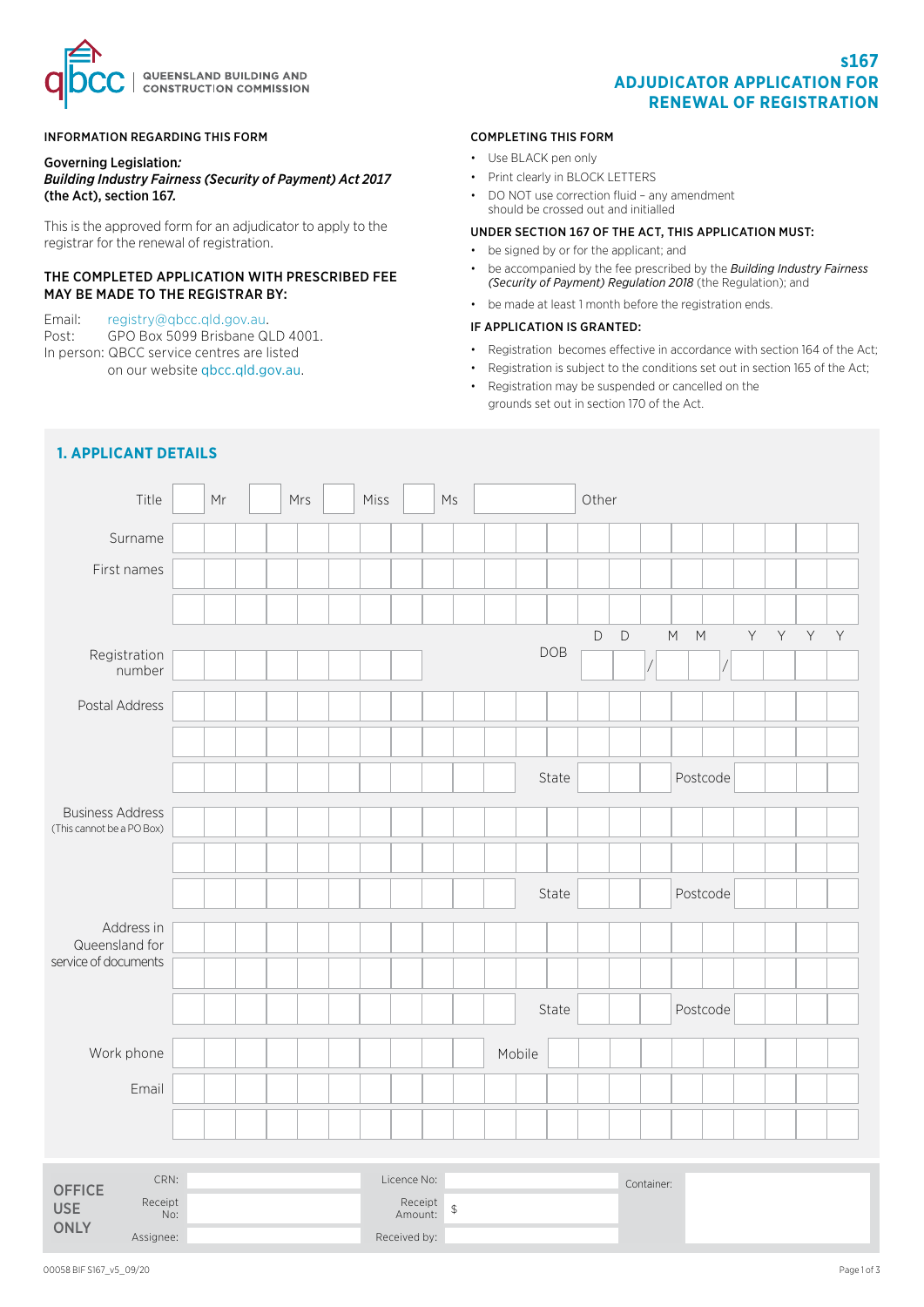

## **2. SUITABILITY OF APPLICANT TO BE REGISTERED**

| For the purposes of Section 161 (2) of the Act, have you ever:                                                                                                                                                                                                                                                                                                           | Yes | No |
|--------------------------------------------------------------------------------------------------------------------------------------------------------------------------------------------------------------------------------------------------------------------------------------------------------------------------------------------------------------------------|-----|----|
| (a) Become bankrupt or entered into a debt agreement under Part IX of the Bankruptcy Act 1966?                                                                                                                                                                                                                                                                           |     |    |
| (b) Entered into a composition, deed of arrangement or deed of assignment under Part X of the<br>Bankruptcy Act 1966?                                                                                                                                                                                                                                                    |     |    |
| (c) Been a director, secretary, shareholder, or a person in a position to control or substantially influence<br>the conduct of the affairs of a company within twelve months of the company being placed into<br>receivership, administration, official administration, under a deed of company arrangement, in<br>liquidation or wound up for the benefit of creditors? |     |    |
| (d) Had an order issued against you by the Australian Securities and Investment Commission preventing<br>you from managing a corporation?                                                                                                                                                                                                                                |     |    |
| (e) Been held accountable by any other business regulator for unlawful or inappropriate business practices?                                                                                                                                                                                                                                                              |     |    |
| (f) Under Section 161(2)(a) of the Act, had a conviction for a 'relevant offence' as defined under<br>section 161(3) of the Act?<br>If yes - please provide details of the event, details of conviction and copies of all official documents.                                                                                                                            |     |    |
|                                                                                                                                                                                                                                                                                                                                                                          |     |    |
| $(g)$ Under Section 161 (2)(a) of the Act have you ever:                                                                                                                                                                                                                                                                                                                 |     |    |
| a. Been refused a registration under chapter 5 of the Act, or refused a licence or registration under a<br>corresponding law; or                                                                                                                                                                                                                                         |     |    |
| b. Held a registration under chapter 5 of the Act, or a licence or registration under a corresponding law<br>which has been suspended or cancelled?                                                                                                                                                                                                                      |     |    |
| If yes - indicate the name of corresponding law and details of reason: Suspended / Cancelled / Refused<br>(please circle as applicable):                                                                                                                                                                                                                                 |     |    |
|                                                                                                                                                                                                                                                                                                                                                                          |     |    |
| (h) Been convicted of an offence under the Corporations Act 2001 (Commonwealth) section 596 (b) or (c)?                                                                                                                                                                                                                                                                  |     |    |
| (i) Been disciplined by any Tribunal, Board, Commission or Authority in the performance of your<br>professional duties?                                                                                                                                                                                                                                                  |     |    |

## **3. COMPLETION OF REQUIRED CONTINUING PROFESSIONAL DEVELOPMENT (CPD) DECLARATION**

I declare that I have completed the required continuing professional development prescribed under section 165(1) of the Act and prescribed by the Regulation. Name of person providing the declaration Signature Date D D M M Y Y Y Y / /